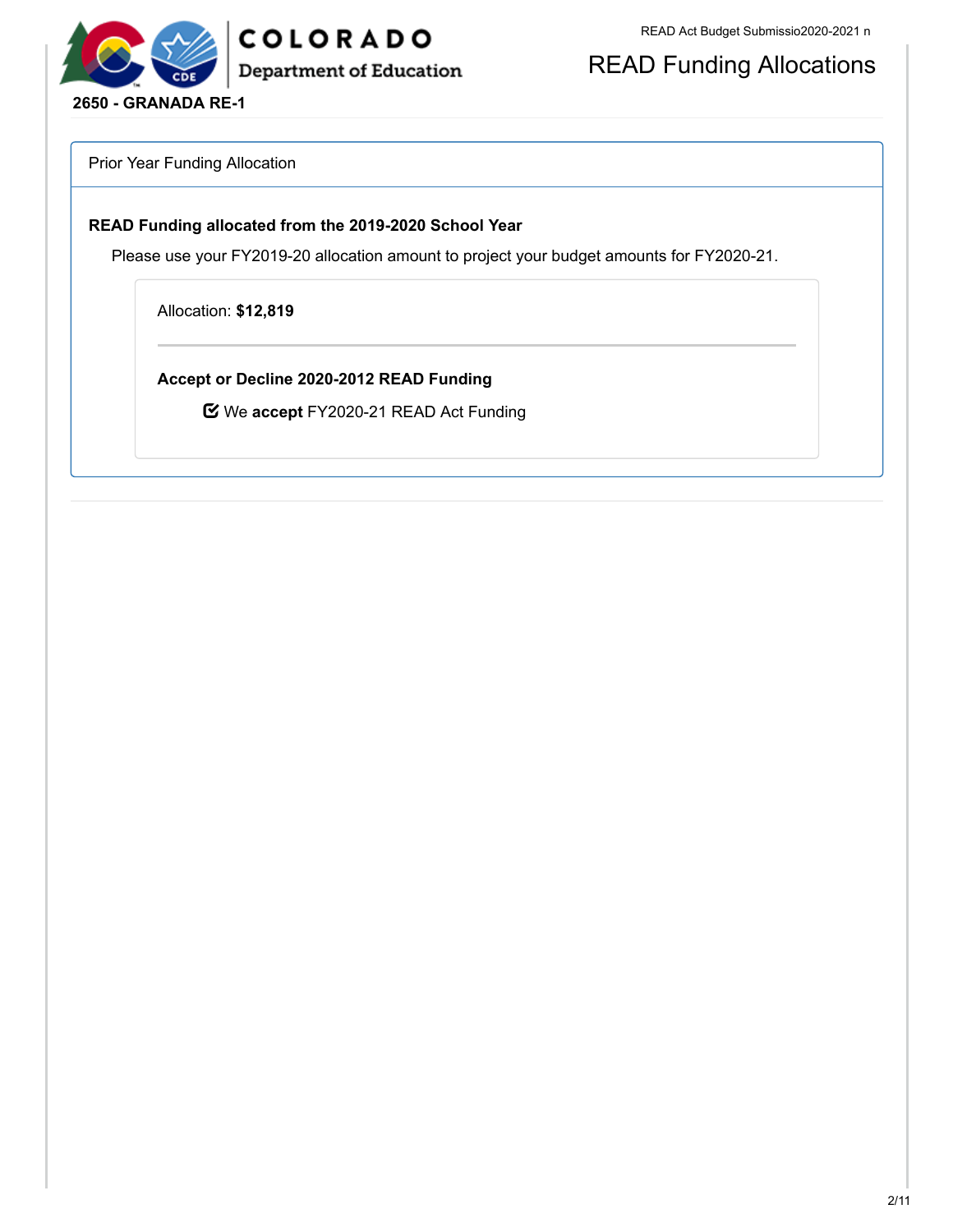## LEP Budget Explanation

**Instructions:** Select the ways in which you plan to use READ Act funds in the upcoming budget year. In order to submit your budget, all assurances must be reviewed and agreed upon, and all boxes must be checked.

In using the per-pupil intervention money distributed pursuant to the READ Act, each LEP shall ensure that some type of intervention, as described in the allowable activities below, is available to each student who is identified as having a significant reading deficiency (SRD) and who is enrolled in kindergarten through third grade in a school operated by the LEP.

Questions and Assurances

**READ Act funds will be used to operate a Summer School Literacy Program**

 $\Box$  The summer school literacy program services only students enrolled in K-3 who have an SRD or students below grade level if space is available

 $\Box$  The summer school literacy program will use scientifically based or evidence based instructional programming in reading that:

- Has been proven to accelerate student reading progress and:
- Provides explicit and systematic skill development in phonemic awareness, phonics, vocabulary development, reading fluency including oral skills, and reading comprehension and;
- Includes scientifically based and reliable assessments and;
- Provides initial and ongoing analysis of student progress in attaining reading competency

### **READ Act funds will be used to purchase a core reading instructional program that is included on the Advisory List of instructional programming in reading**

 $\Box$  READ Act funds will be used to purchase a supplemental instructional program that is included on the Advisory List of instructional programming in reading

### **READ Act funds will be used to purchase tutoring services focused on increasing students' foundational reading skills**

 $\boldsymbol{\heartsuit}$  The tutoring service is focused on increasing students' foundational reading skills of phonemic awareness, phonics, vocabulary development, reading fluency including oral skills, and reading comprehension for students who receive instructional services pursuant to READ plans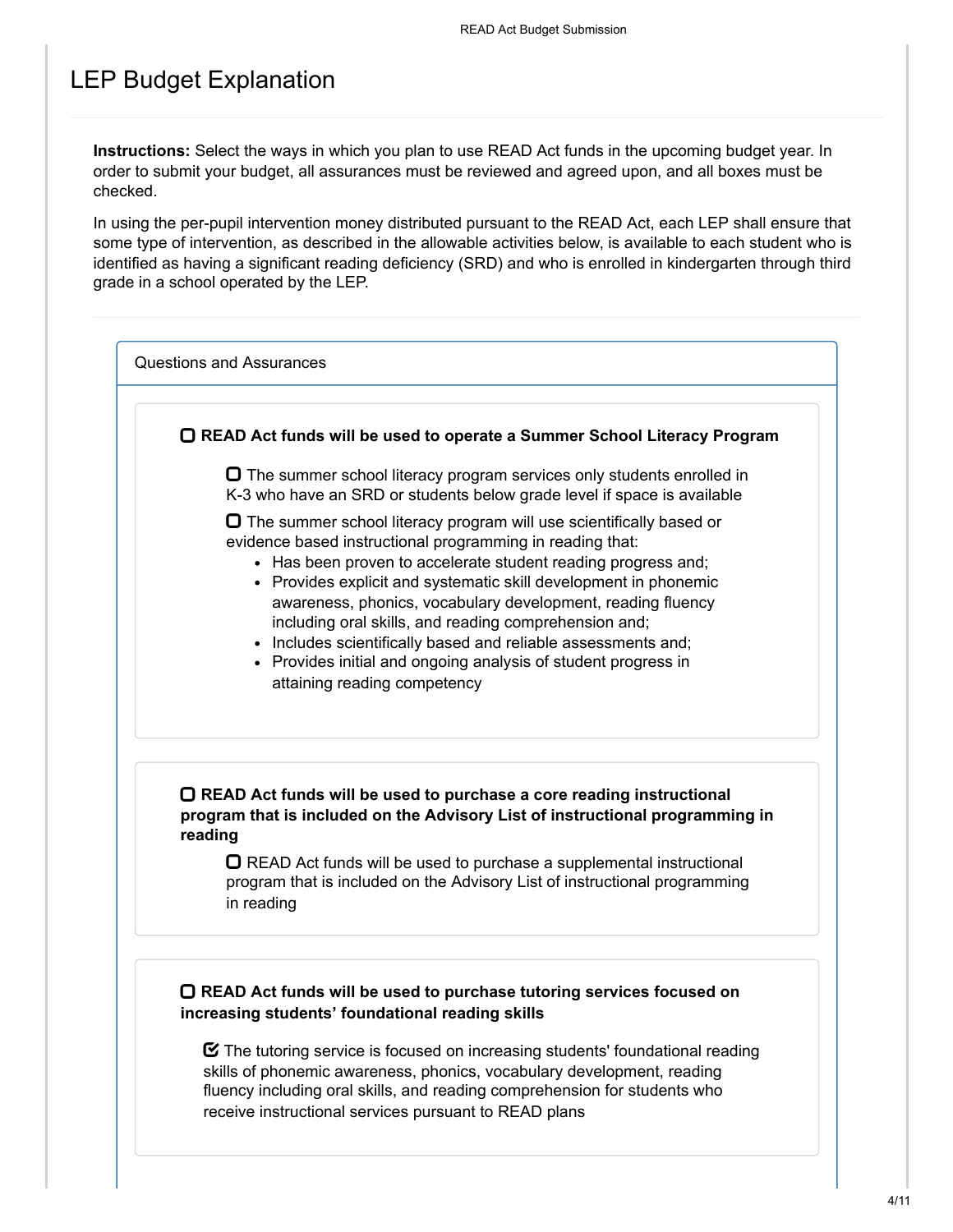**READ Act funds will be used to purchase from a BOCES the services of a reading specialist or reading interventionist who is trained in the science of reading and in teaching the foundational reading skills**

**READ Act funds will be used to provide other targeted, evidence-based or scientifically based intervention services to students who are receiving instructional services, which services are approved by the department**

 $\mathbf C$  READ funds will be used to hire a reading interventionist to provide services which are approved by the department

**READ Act funds will be used to provide technology, including software, which is included on the Advisory List of instructional programming in reading and supporting technologies which may include providing professional development in the effective use of the technology or software**

**READ Act funds will be used to provide professional development programming to support educators in teaching reading. Professional development programming may include hiring a reading coach who is trained in teaching the foundational reading skills to provide job-embedded, ongoing professional development**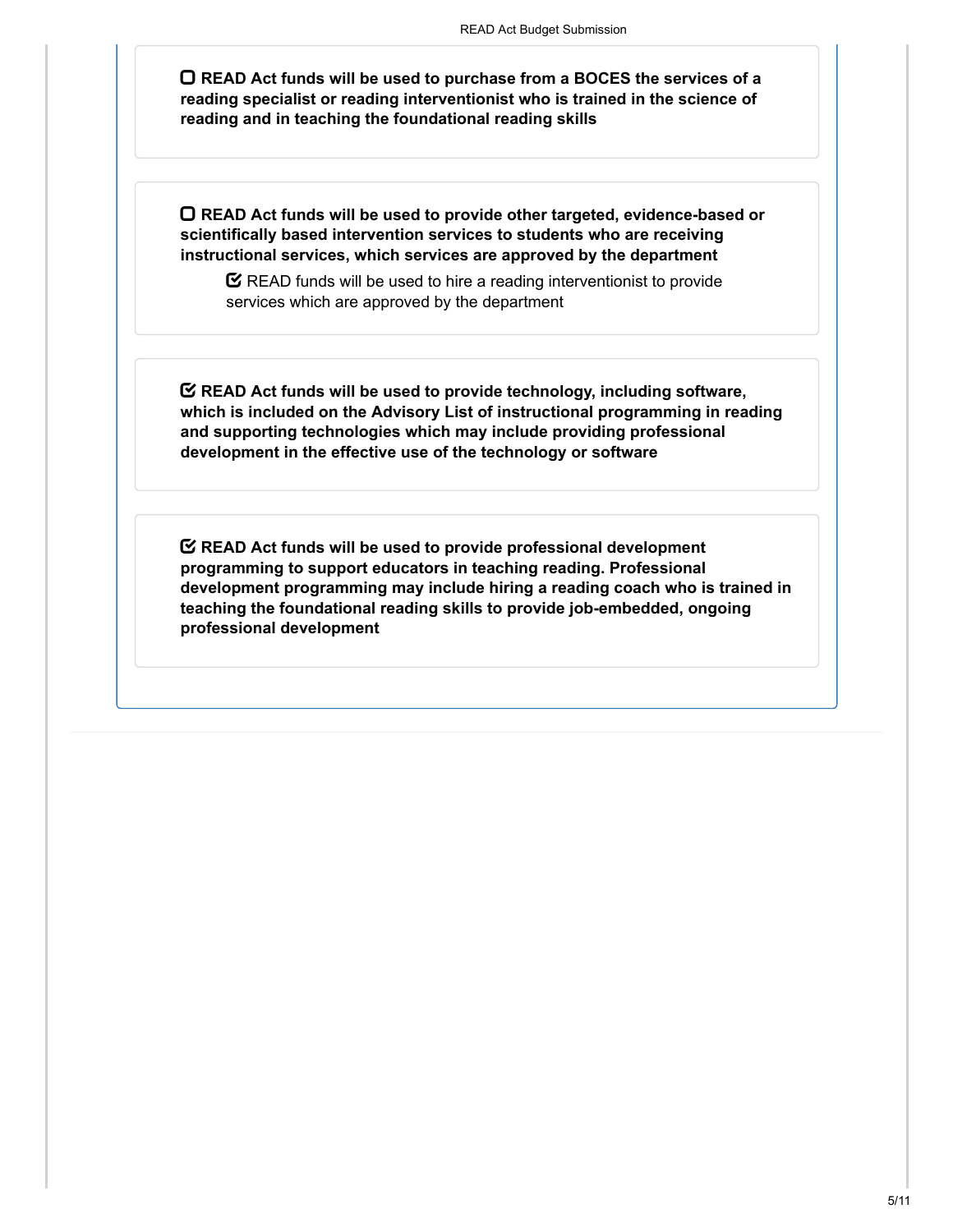### LEP Budget Narrative

**Instructions**: Provide a brief description (no more than 700 words) that addresses each of the questions below. These questions must be completed for any LEP receiving READ Act funds before funds are released.

Implementing Allowable Activities

**Explain how your LEP plans to implement each selected allowable activity. Please ensure that each allowable activity listed aligns with the allowable use(s) of funds as required by statute and matches the allowable use(s) listed in your LEP budget explanation.**

The District will use READ act funds to purchase DIBLES Deep to allow us to precisely identify the needs and breakdown of each struggling reader. We will also use funds to purchase STAR testing, which allows us to quickly identify which students may be below grade level in reading. We will purchase and implement Mindplay software, to allow for additional practice and instruction for students reading below grade level. Finally, the District will purchase Professional Development for our K-3 staff to insure that all staff are teaching reading instruction that employs best practices, the current research, and the most effective instruction and resources to ensure that every student in grades K-3 is reading at or above grade level.

Outcomes and Goals

**What are your LEP's expected outcomes and goals in the upcoming budget year from implementing your selected allowable activity(ies)?**

Granada School District's expected outcomes and goals is to have 100% of our students reading at or above grade level by the time they reach 3rd grade. This includes ELL students. We also have set the goal that all K-3 staff will receive high quality and effective professional development that will assist them in providing current, effective reading instruction to all students.

#### Potential Barriers

**What are potential barriers in reaching your expected outcomes and goals? How do you plan to address and/or overcome these barriers?**

A potential barrier to reaching our goals is that due to the Coronavirus, we did not have face to face instruction for the last quarter of the 2019-2020 school year. This may have set struggling readers back due to not having the daily interventions and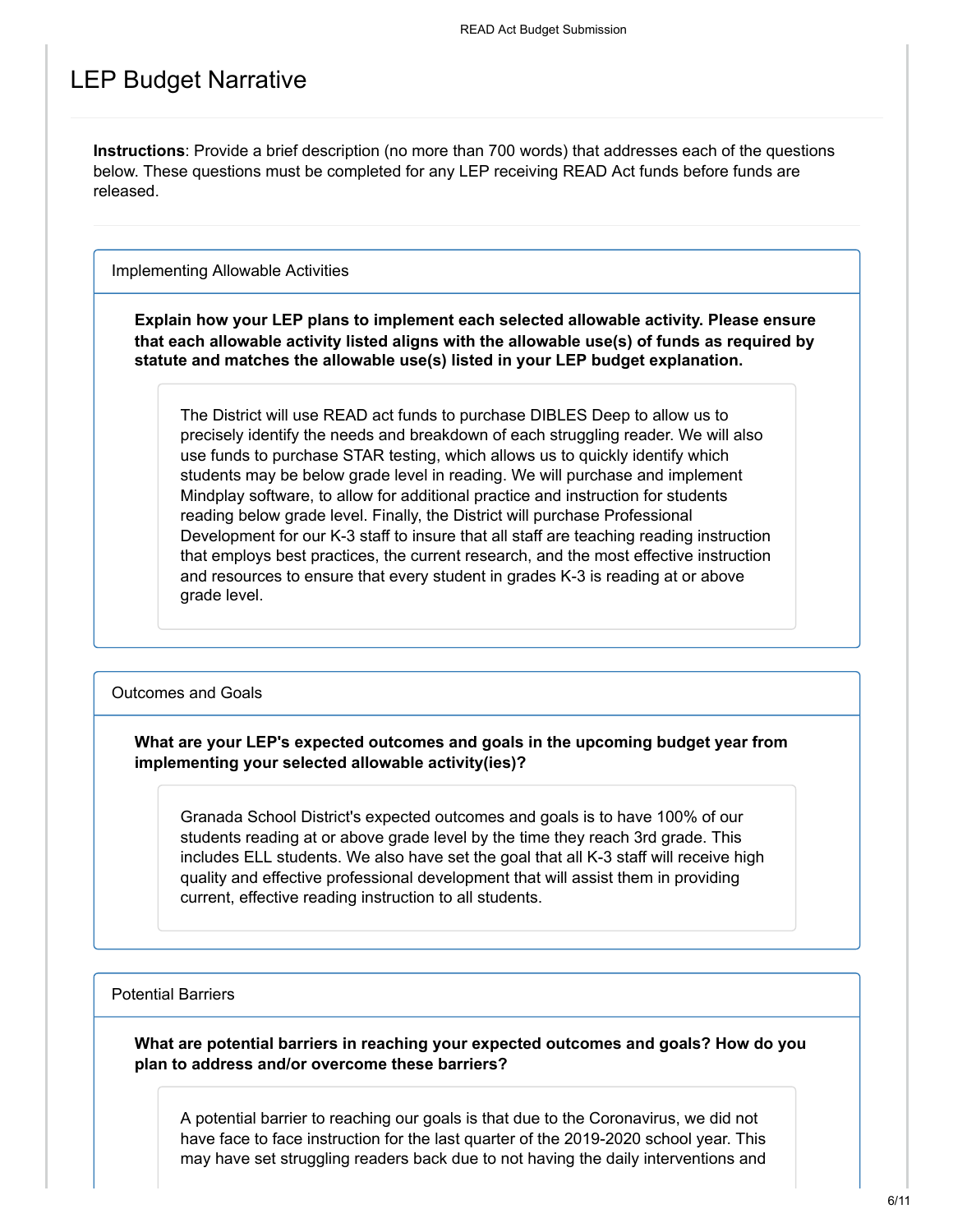#### READ Act Budget Submission

instruction they would have normally received. We plan to address and overcome these barriers through immediate and effective testing to determine current levels of reading, quickly identify and create an action plan for those students determined to be deficit, and providing multiple teaching and learning opportunities for identified students through in-class instruction, pull-out instruction, and extrainstruction in the form of after-school programs. We are also looking at implementing Friday School for those students that are found to be not reading at grade level. We believe that this immersion in reading will assist struggling readers to quickly gain the needed skills to read at or above grade level.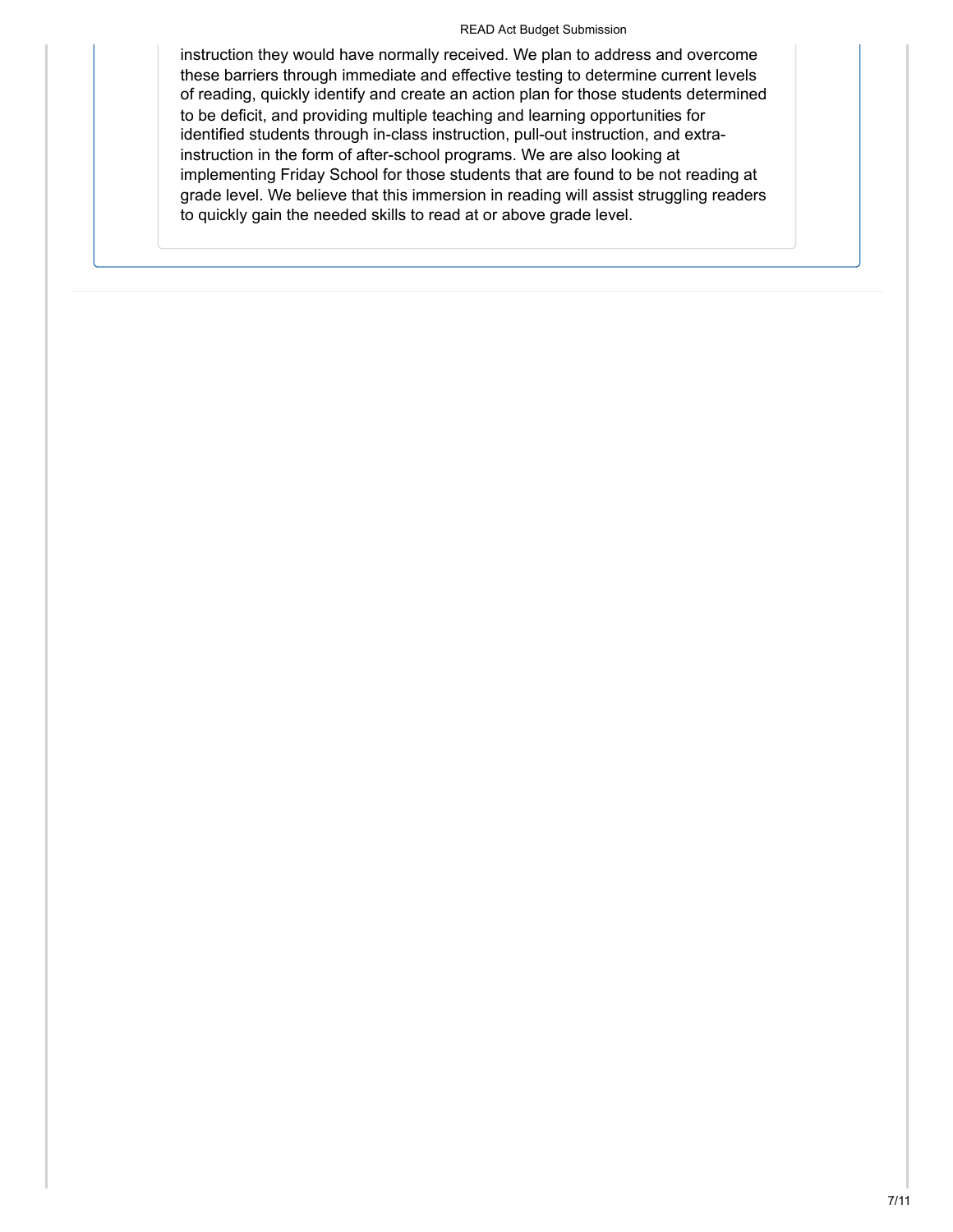## Budget Details

### Budget Request

For each allowable activity in the budget:

- Select each allowable activity your LEP plans to use READ Act funds for in the upcoming budget year. Ensure that each allowable activity is aligned with the allowable uses of READ funds as required in statute.
- Select each of the instructional program(s) from the drop down list provided that your LEP plans to use in the upcoming budget year. If an instructional program is not listed, please provide the name of the instructional program(s) in the "other" box
- Input the amount requested, the associated program and object codes, and fiscal year. Input the salary position and FTE amount, if applicable.
- Ensure that budgeted costs are clearly tied to the allowable activity and are calculated with detail in the "description of activity" field.

| ID<br><b>Ref</b> | <b>Allowable</b><br><b>Activity</b> | <b>Instructional</b><br>Program | Program<br>Code                                                                  | Object<br>Code                                                      | <b>Salary</b><br><b>Position</b> | <b>FTE</b> | <b>Description of Activity</b>                                                                                                                                                                                                                                                                                                                     | Requested<br><b>Amount</b> |
|------------------|-------------------------------------|---------------------------------|----------------------------------------------------------------------------------|---------------------------------------------------------------------|----------------------------------|------------|----------------------------------------------------------------------------------------------------------------------------------------------------------------------------------------------------------------------------------------------------------------------------------------------------------------------------------------------------|----------------------------|
| 4298             | Technology                          |                                 | Support<br>Program<br>(2100,<br>2200, 2600,<br>2700, 2800,<br>2900, and<br>3300) | 0300<br>Purchased<br>Professional<br>& Technical<br><b>Services</b> |                                  |            | To purchase Star Testing to<br>allow for testing of students<br>to determine reading<br>levels.                                                                                                                                                                                                                                                    | \$3,800.00                 |
| 4300             | Other<br><b>Services</b>            |                                 | Support<br>Program<br>(2100,<br>2200, 2600,<br>2700, 2800,<br>2900, and<br>3300) | 0600<br><b>Supplies</b>                                             |                                  |            | To purchase DIBLES Deep<br>to insure that all students<br>are tested and any reading<br>needs are quickly identified<br>to allow students to receive<br>timely reading assistance<br>as needed.                                                                                                                                                    | \$2,984.00                 |
| 4301             | Technology                          |                                 | Instructional<br>Program<br>$(0010 - 2000)$                                      | 0300<br>Purchased<br>Professional<br>& Technical<br><b>Services</b> |                                  |            | To allows for the purchase<br>of Mindplay to allow<br>students additional reading<br>practice to work on<br>identified needs for each<br>student.                                                                                                                                                                                                  | \$3,000.00                 |
| 4302             | PD<br>Programming                   |                                 | Support<br>Program<br>(2100,<br>2200, 2600,<br>2700, 2800,<br>2900, and<br>3300) | 0300<br>Purchased<br>Professional<br>& Technical<br><b>Services</b> |                                  |            | To allow for all K-3 staff to<br>receive high quality<br>Professional Development<br>in Reading instruction and<br>best practices. We will<br>receive professional<br>development from Deborah<br>Glaser (The Reading<br>Teacher's top 10 Tools:)<br>and Voyager Sopris<br>Learning, (LETRS). These<br>are blended and online<br>learning modules. | \$3,000.11                 |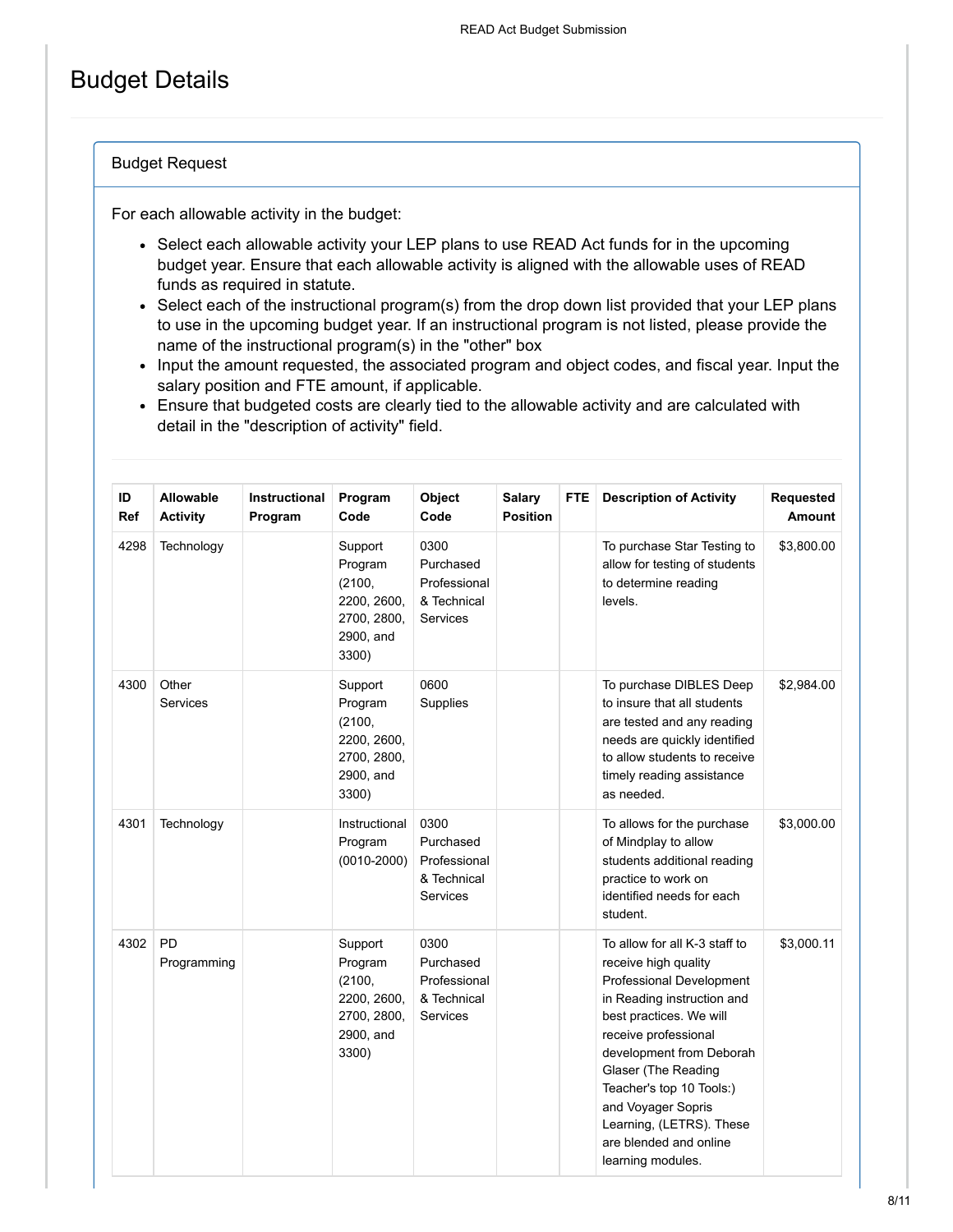### READ Act Budget Submission

|                              | Allocation: \$12,818.95 |
|------------------------------|-------------------------|
| Budgeted Amount: \$12,784.11 |                         |
| Funds Remaining:             | \$34.84                 |
|                              |                         |